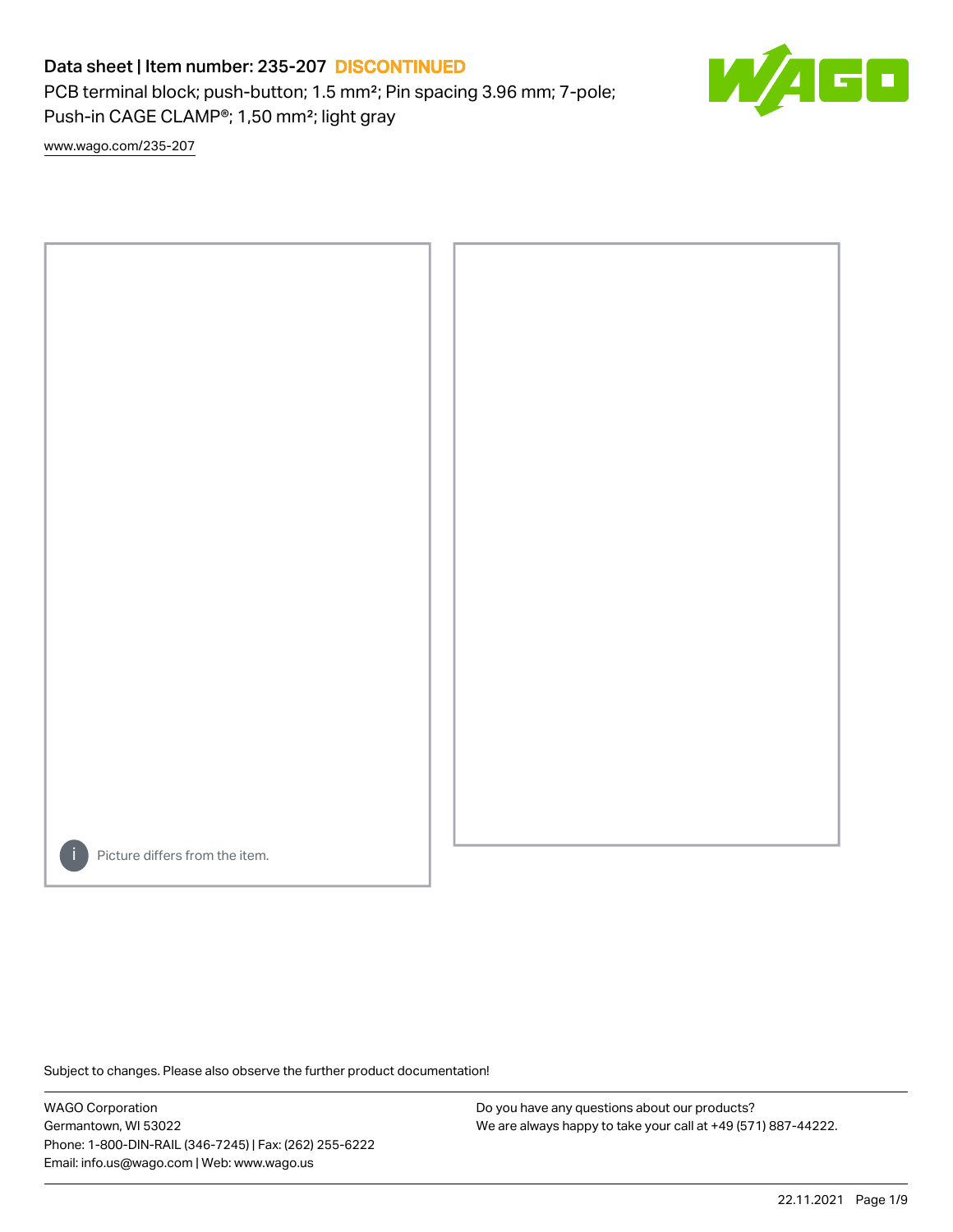[www.wago.com/235-207](http://www.wago.com/235-207)



Dimensions in mm

 $L =$  (pole no. x pin spacing) + 1.5 mm

 $X$  This item has been discontinued and is no longer available as of 31.10.2016.

#### Item description

- **Terminal strips with push-buttons**
- $\blacksquare$ Push-in terminations of solid and ferruled conductors
- $\blacksquare$ Convenient termination/removal of fine-stranded conductors via push-buttons
- $\blacksquare$ Set to metric or inch pin spacing by compressing terminal strips together or pulling them apart

Subject to changes. Please also observe the further product documentation! Data

WAGO Corporation Germantown, WI 53022 Phone: 1-800-DIN-RAIL (346-7245) | Fax: (262) 255-6222 Email: info.us@wago.com | Web: www.wago.us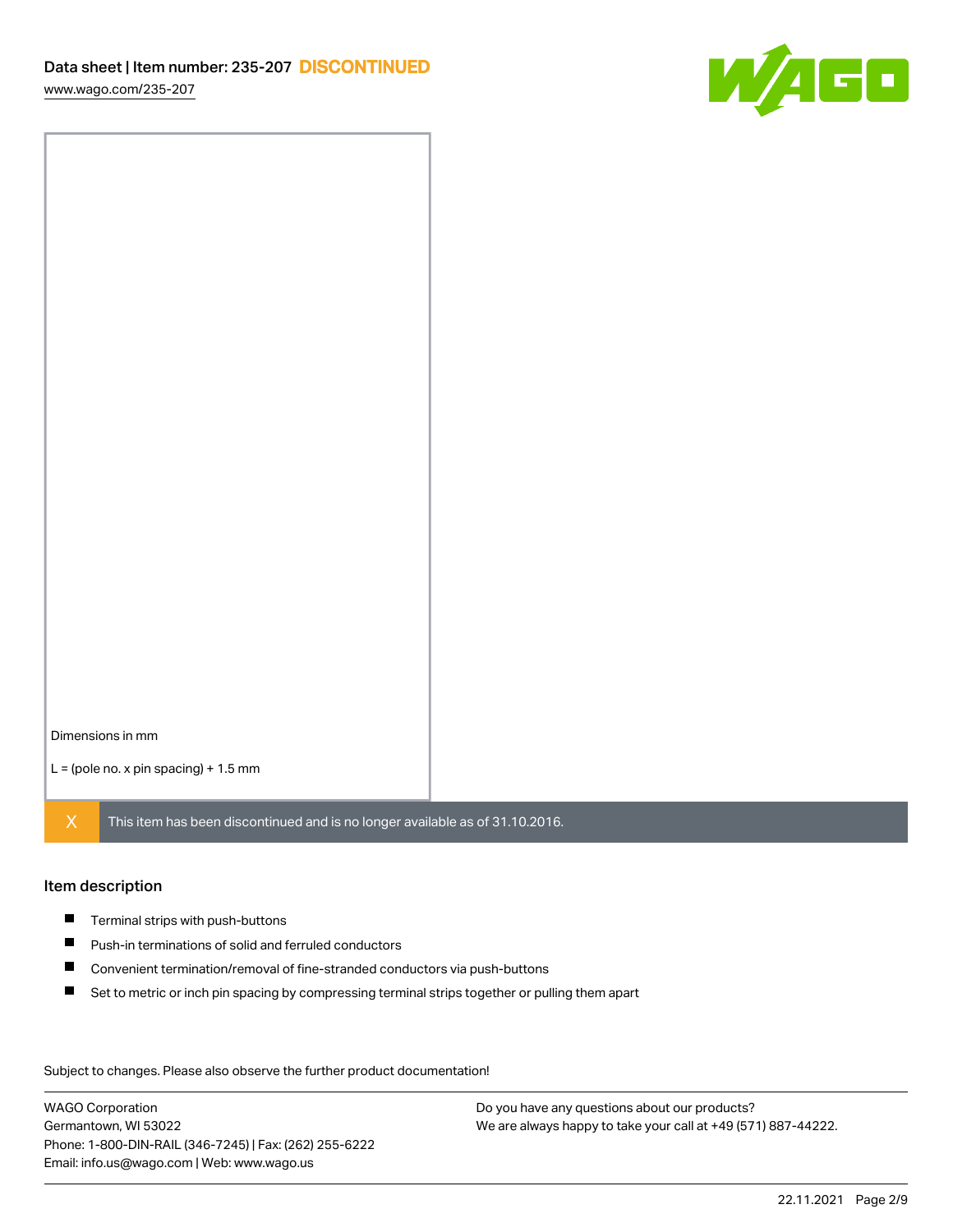[www.wago.com/235-207](http://www.wago.com/235-207)



#### Data Notes

| Variants: | Other pole numbers                                               |
|-----------|------------------------------------------------------------------|
|           | Other colors                                                     |
|           | Mixed-color PCB connector strips                                 |
|           | Direct marking                                                   |
|           | Other versions (or variants) can be requested from WAGO Sales or |
|           | configured at https://configurator.wago.com/                     |

## Electrical data

### IEC Approvals

| Ratings per                 | IEC/EN 60664-1                                                        |
|-----------------------------|-----------------------------------------------------------------------|
| Rated voltage (III / 3)     | 200 V                                                                 |
| Rated surge voltage (III/3) | 4 <sub>k</sub> V                                                      |
| Rated voltage (III/2)       | 320 V                                                                 |
| Rated surge voltage (III/2) | 4 <sub>k</sub> V                                                      |
| Nominal voltage (II/2)      | 500 V                                                                 |
| Rated surge voltage (II/2)  | 4 <sub>k</sub> V                                                      |
| Rated current               | 17.5A                                                                 |
| Legend (ratings)            | $(III / 2)$ $\triangle$ Overvoltage category III / Pollution degree 2 |

### UL Approvals

| Approvals per                  | UL 1059 |
|--------------------------------|---------|
| Rated voltage UL (Use Group B) | 300 V   |
| Rated current UL (Use Group B) | 10 A    |
| Rated voltage UL (Use Group D) | 300 V   |
| Rated current UL (Use Group D) | 10 A    |

### CSA Approvals

| Approvals per                   | CSA   |
|---------------------------------|-------|
| Rated voltage CSA (Use Group B) | 300 V |
| Rated current CSA (Use Group B) | 10 A  |

## Connection data

Subject to changes. Please also observe the further product documentation!

WAGO Corporation Germantown, WI 53022 Phone: 1-800-DIN-RAIL (346-7245) | Fax: (262) 255-6222 Email: info.us@wago.com | Web: www.wago.us Do you have any questions about our products? We are always happy to take your call at +49 (571) 887-44222.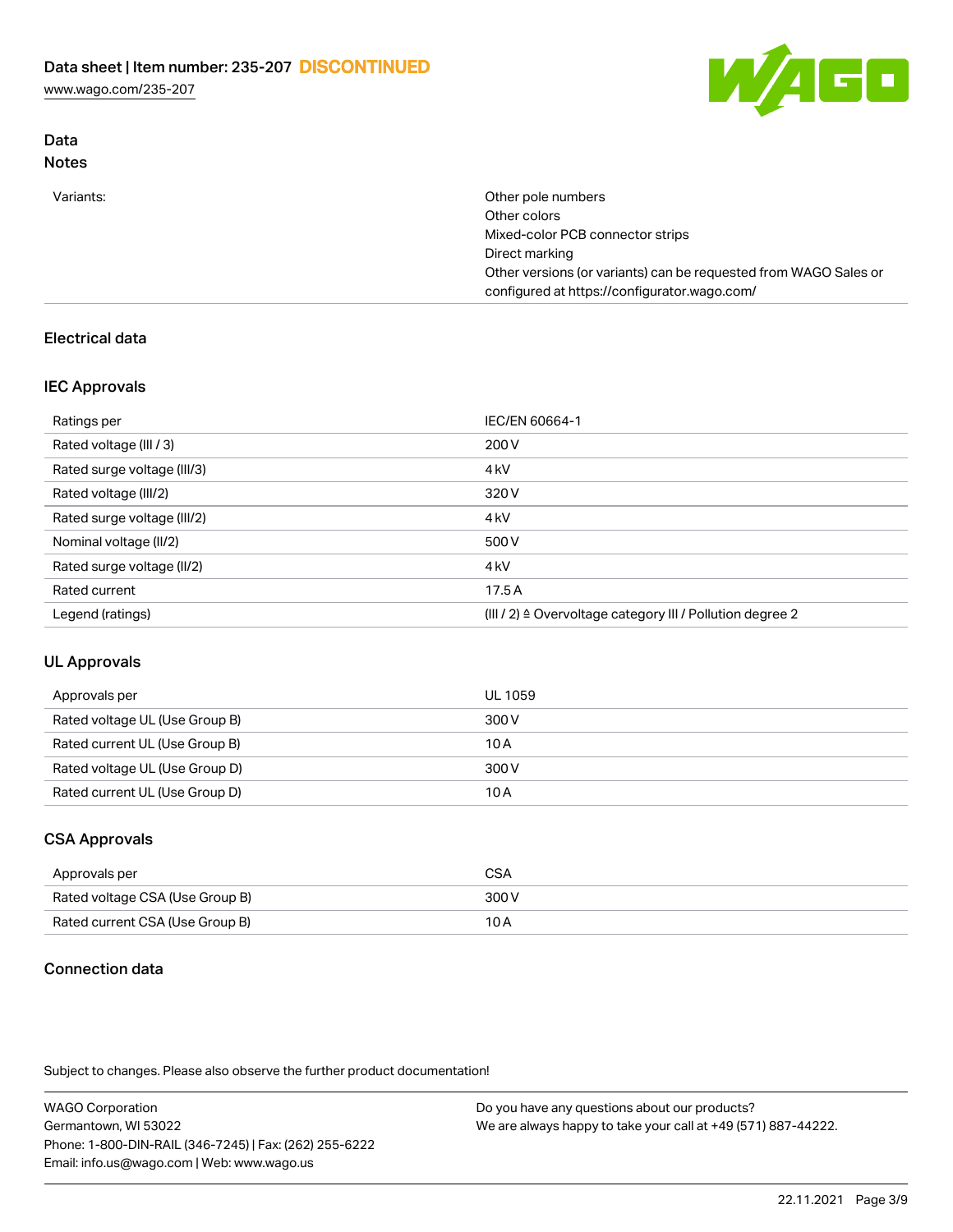

#### Connection 1

| Push-in CAGE CLAMP <sup>®</sup>        |
|----------------------------------------|
| Push-button                            |
| $0.51.5$ mm <sup>2</sup> / 20  16 AWG  |
| $0.751.5$ mm <sup>2</sup> / 20  16 AWG |
| $0.251$ mm <sup>2</sup>                |
| $0.251$ mm <sup>2</sup>                |
| $910$ mm $/0.350.39$ inch              |
|                                        |
|                                        |
|                                        |

#### Approvals / Certificates

#### Country specific Approvals

Email: info.us@wago.com | Web: www.wago.us

| Logo                                            | Approval                                                                   | <b>Additional Approval Text</b>                                                                                | Certificate<br>name       |
|-------------------------------------------------|----------------------------------------------------------------------------|----------------------------------------------------------------------------------------------------------------|---------------------------|
|                                                 | <b>CCA</b><br>DEKRA Certification B.V.                                     | EN 60947                                                                                                       | NTR NL-<br>7144           |
| EMA<br>EUR                                      | <b>CCA</b><br>DEKRA Certification B.V.                                     | EN 60947                                                                                                       | 2149549.02                |
|                                                 | <b>CCA</b><br>DEKRA Certification B.V.                                     | EN 60998                                                                                                       | NTR <sub>NL</sub><br>6919 |
|                                                 | <b>CCA</b><br>DEKRA Certification B.V.                                     | EN 60947-7-4                                                                                                   | NTR NL-<br>7774           |
|                                                 | <b>VDE</b><br>VDE Prüf- und Zertifizierungsinstitut                        | EN 60947                                                                                                       | 40029328                  |
| <b>Ship Approvals</b>                           |                                                                            |                                                                                                                |                           |
| Logo                                            | Approval                                                                   | <b>Additional Approval Text</b>                                                                                | Certificate<br>name       |
|                                                 | Subject to changes. Please also observe the further product documentation! |                                                                                                                |                           |
| <b>WAGO Corporation</b><br>Germantown, WI 53022 | Phone: 1-800-DIN-RAIL (346-7245)   Fax: (262) 255-6222                     | Do you have any questions about our products?<br>We are always happy to take your call at +49 (571) 887-44222. |                           |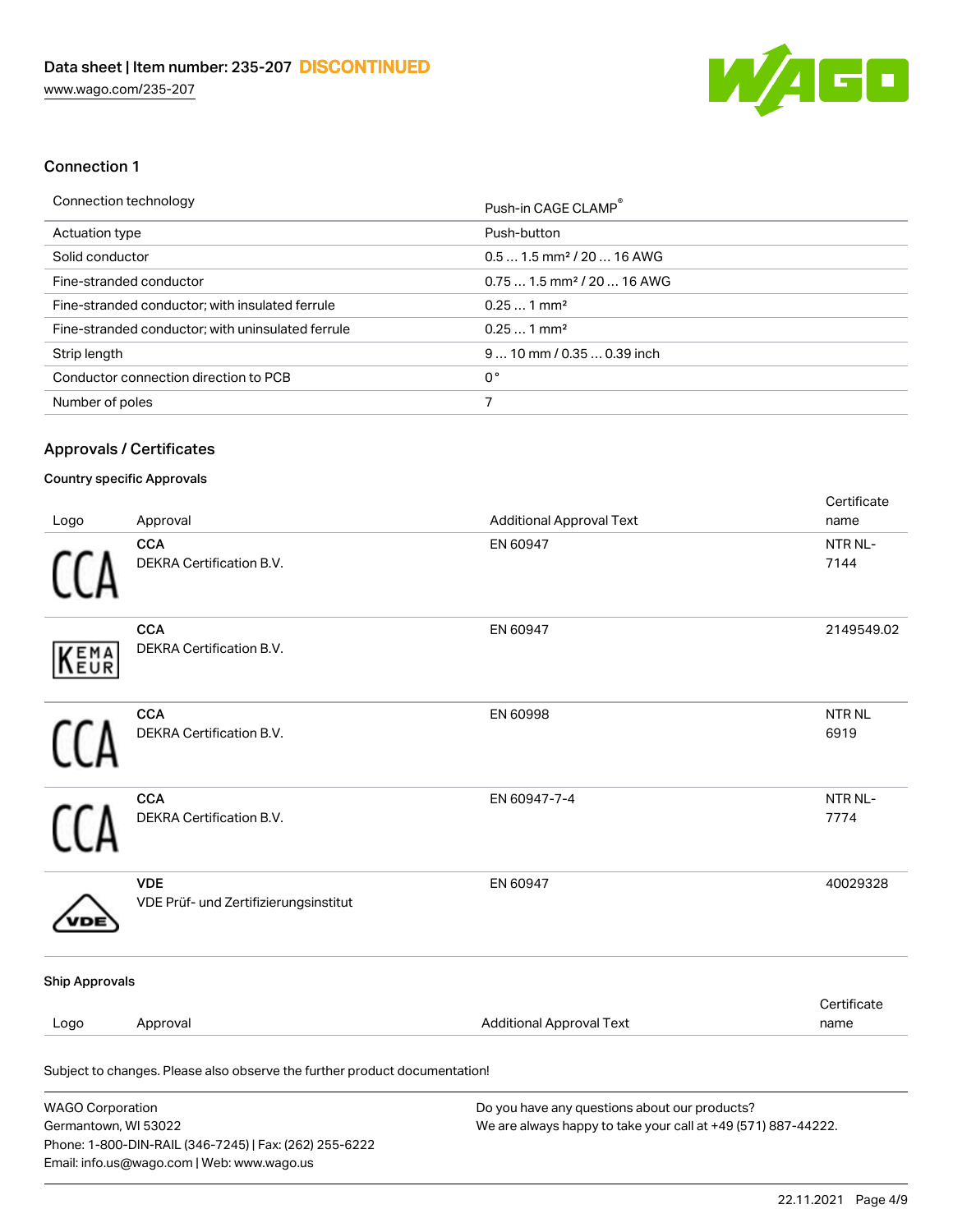[www.wago.com/235-207](http://www.wago.com/235-207)





| <b>SALES</b> | ABS<br>$\overline{\phantom{0}}$<br>American Bureau of Shipping | 19-<br>HG1869876-<br><b>PDA</b> |
|--------------|----------------------------------------------------------------|---------------------------------|
|              | <b>DNV GL</b>                                                  | TAE000016Z                      |
|              | Det Norske Veritas, Germanischer Lloyd                         |                                 |

#### Optional accessories

#### Ferrules

| Ferrule      |                                                                                                                        |                      |
|--------------|------------------------------------------------------------------------------------------------------------------------|----------------------|
|              | Item no.: 216-101<br>Ferrule; Sleeve for 0.5 mm <sup>2</sup> / AWG 22; uninsulated; electro-tin plated; silver-colored | www.wago.com/216-101 |
| Ť.           | Item no.: 216-104<br>Ferrule; Sleeve for 1.5 mm <sup>2</sup> / AWG 16; uninsulated; electro-tin plated; silver-colored | www.wago.com/216-104 |
|              |                                                                                                                        |                      |
|              | Item no.: 216-106                                                                                                      | www.wago.com/216-106 |
|              | Ferrule; Sleeve for 2.5 mm <sup>2</sup> / AWG 14; uninsulated; electro-tin plated; silver-colored                      |                      |
|              | Item no.: 216-107                                                                                                      |                      |
|              | Ferrule; Sleeve for 4 mm <sup>2</sup> / AWG 12; uninsulated; electro-tin plated                                        | www.wago.com/216-107 |
|              | Item no.: 216-108                                                                                                      |                      |
|              | Ferrule; Sleeve for 6 mm <sup>2</sup> / AWG 10; uninsulated; electro-tin plated; silver-colored                        | www.wago.com/216-108 |
|              | Item no.: 216-109                                                                                                      |                      |
|              | Ferrule; Sleeve for 10 mm <sup>2</sup> / AWG 8; uninsulated; electro-tin plated                                        | www.wago.com/216-109 |
|              | Item no.: 216-102                                                                                                      |                      |
|              | Ferrule; Sleeve for 0.75 mm <sup>2</sup> / AWG 20; uninsulated; electro-tin plated; silver-colored                     | www.wago.com/216-102 |
|              | Item no.: 216-103                                                                                                      |                      |
|              | Ferrule; Sleeve for 1 mm <sup>2</sup> / AWG 18; uninsulated; electro-tin plated                                        | www.wago.com/216-103 |
| D            | Item no.: 216-110                                                                                                      |                      |
|              | Ferrule; Sleeve for 16 mm <sup>2</sup> / AWG 6; uninsulated; electro-tin plated; metallic brown                        | www.wago.com/216-110 |
|              | Item no.: 216-123                                                                                                      |                      |
|              | Ferrule; Sleeve for 1 mm <sup>2</sup> / AWG 18; uninsulated; electro-tin plated; silver-colored                        | www.wago.com/216-123 |
| $\mathbf{I}$ | Item no.: 216-122                                                                                                      |                      |
|              | Ferrule; Sleeve for 0.75 mm <sup>2</sup> / AWG 20; uninsulated; electro-tin plated; silver-colored                     | www.wago.com/216-122 |
|              | Item no.: 216-124                                                                                                      |                      |
|              | Ferrule; Sleeve for 1.5 mm <sup>2</sup> / AWG 16; uninsulated; electro-tin plated                                      | www.wago.com/216-124 |
|              | Item no.: 216-142                                                                                                      |                      |
|              | Ferrule; Sleeve for 0.75 mm <sup>2</sup> / 18 AWG; uninsulated; electro-tin plated; electrolytic copper; gastight      | www.wago.com/216-142 |
|              | crimped; acc. to DIN 46228, Part 1/08.92                                                                               |                      |
|              |                                                                                                                        |                      |

Subject to changes. Please also observe the further product documentation!

WAGO Corporation Germantown, WI 53022 Phone: 1-800-DIN-RAIL (346-7245) | Fax: (262) 255-6222 Email: info.us@wago.com | Web: www.wago.us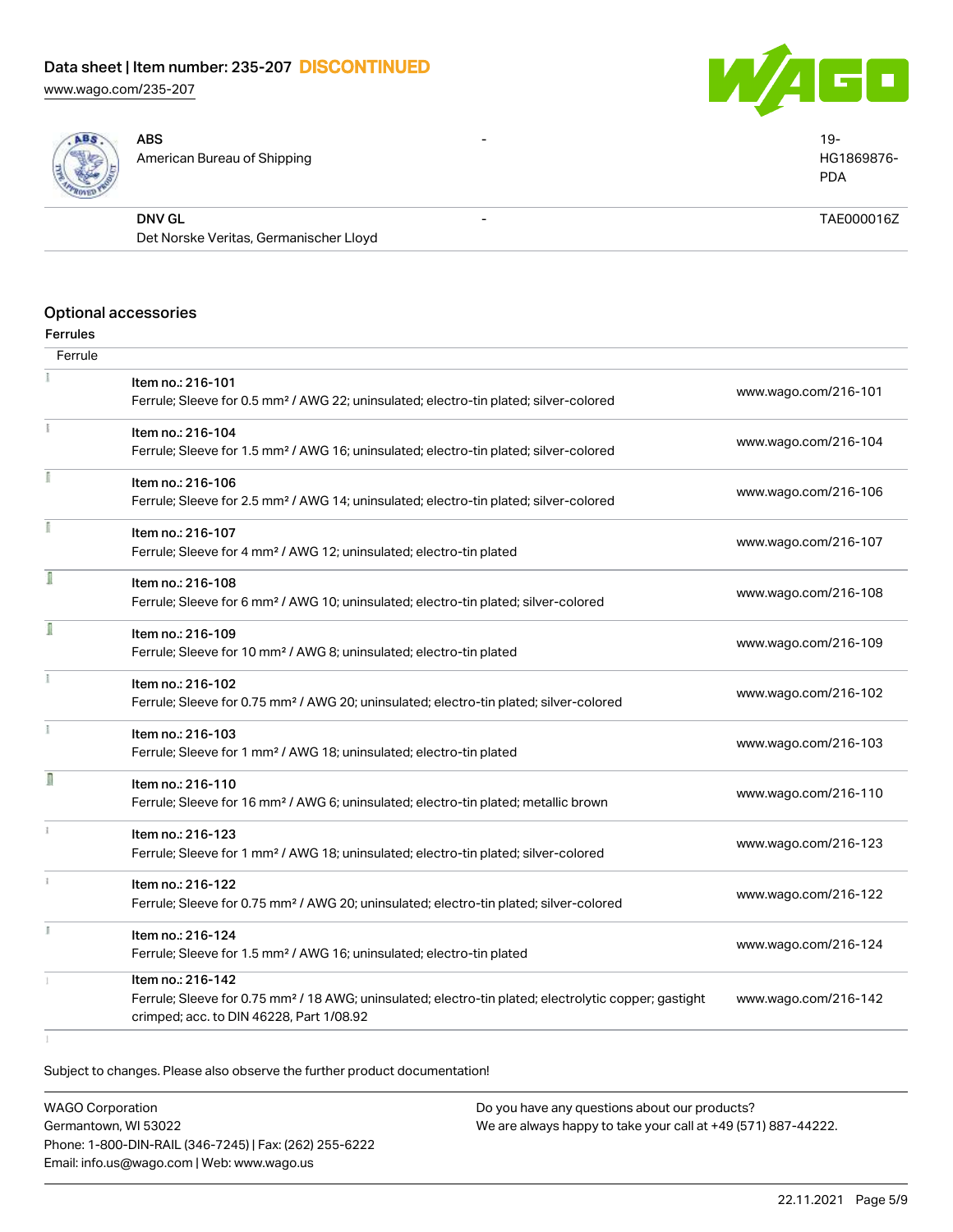Phone: 1-800-DIN-RAIL (346-7245) | Fax: (262) 255-6222

Email: info.us@wago.com | Web: www.wago.us

[www.wago.com/235-207](http://www.wago.com/235-207)



|                                                 | Item no.: 216-132<br>Ferrule; Sleeve for 0.34 mm <sup>2</sup> / AWG 24; uninsulated; electro-tin plated                                                                                                    |                                                                                                                | www.wago.com/216-132 |
|-------------------------------------------------|------------------------------------------------------------------------------------------------------------------------------------------------------------------------------------------------------------|----------------------------------------------------------------------------------------------------------------|----------------------|
| $\frac{1}{3}$                                   | Item no.: 216-121<br>Ferrule; Sleeve for 0.5 mm <sup>2</sup> / AWG 22; uninsulated; electro-tin plated; silver-colored                                                                                     |                                                                                                                | www.wago.com/216-121 |
|                                                 | Item no.: 216-143<br>Ferrule; Sleeve for 1 mm <sup>2</sup> / AWG 18; uninsulated; electro-tin plated; electrolytic copper; gastight<br>crimped; acc. to DIN 46228, Part 1/08.92                            |                                                                                                                | www.wago.com/216-143 |
|                                                 | Item no.: 216-131<br>Ferrule; Sleeve for 0.25 mm <sup>2</sup> / AWG 24; uninsulated; electro-tin plated; silver-colored                                                                                    |                                                                                                                | www.wago.com/216-131 |
|                                                 | Item no.: 216-141<br>Ferrule; Sleeve for 0.5 mm <sup>2</sup> / 20 AWG; uninsulated; electro-tin plated; electrolytic copper; gastight<br>crimped; acc. to DIN 46228, Part 1/08.92                          |                                                                                                                | www.wago.com/216-141 |
|                                                 | Item no.: 216-152<br>Ferrule; Sleeve for 0.34 mm <sup>2</sup> / AWG 24; uninsulated; electro-tin plated                                                                                                    |                                                                                                                | www.wago.com/216-152 |
|                                                 | Item no.: 216-203<br>Ferrule; Sleeve for 1 mm <sup>2</sup> / AWG 18; insulated; electro-tin plated; red                                                                                                    |                                                                                                                | www.wago.com/216-203 |
| Ä                                               | Item no.: 216-206<br>Ferrule; Sleeve for 2.5 mm <sup>2</sup> / AWG 14; insulated; electro-tin plated; blue                                                                                                 |                                                                                                                | www.wago.com/216-206 |
|                                                 | Item no.: 216-207<br>Ferrule; Sleeve for 4 mm <sup>2</sup> / AWG 12; insulated; electro-tin plated; gray                                                                                                   |                                                                                                                | www.wago.com/216-207 |
|                                                 | Item no.: 216-202<br>Ferrule; Sleeve for 0.75 mm <sup>2</sup> / 18 AWG; insulated; electro-tin plated; gray                                                                                                |                                                                                                                | www.wago.com/216-202 |
|                                                 | Item no.: 216-151<br>Ferrule; Sleeve for 0.25 mm <sup>2</sup> / AWG 24; uninsulated; electro-tin plated                                                                                                    |                                                                                                                | www.wago.com/216-151 |
| Â                                               | Item no.: 216-204<br>Ferrule; Sleeve for 1.5 mm <sup>2</sup> / AWG 16; insulated; electro-tin plated; black                                                                                                |                                                                                                                | www.wago.com/216-204 |
|                                                 | Item no.: 216-209<br>Ferrule; Sleeve for 10 mm <sup>2</sup> / AWG 8; insulated; electro-tin plated; red                                                                                                    |                                                                                                                | www.wago.com/216-209 |
|                                                 | Item no.: 216-205<br>Ferrule; Sleeve for 2.08 mm <sup>2</sup> / AWG 14; insulated; electro-tin plated; yellow                                                                                              |                                                                                                                | www.wago.com/216-205 |
|                                                 | Item no.: 216-144<br>Ferrule; Sleeve for 1.5 mm <sup>2</sup> / AWG 16; uninsulated; electro-tin plated; electrolytic copper; gastight<br>crimped; acc. to DIN 46228, Part 1/08.92; silver-colored          |                                                                                                                | www.wago.com/216-144 |
|                                                 | Item no.: 216-208<br>Ferrule; Sleeve for 6 mm <sup>2</sup> / AWG 10; insulated; electro-tin plated; electrolytic copper; gastight crimped; www.wago.com/216-208<br>acc. to DIN 46228, Part 4/09.90; yellow |                                                                                                                |                      |
|                                                 | Item no.: 216-201<br>Ferrule; Sleeve for 0.5 mm <sup>2</sup> / 20 AWG; insulated; electro-tin plated; white                                                                                                |                                                                                                                | www.wago.com/216-201 |
|                                                 | Item no.: 216-223<br>Ferrule; Sleeve for 1 mm <sup>2</sup> / AWG 18; insulated; electro-tin plated; red                                                                                                    |                                                                                                                | www.wago.com/216-223 |
|                                                 | Subject to changes. Please also observe the further product documentation!                                                                                                                                 |                                                                                                                |                      |
| <b>WAGO Corporation</b><br>Germantown, WI 53022 |                                                                                                                                                                                                            | Do you have any questions about our products?<br>We are always happy to take your call at +49 (571) 887-44222. |                      |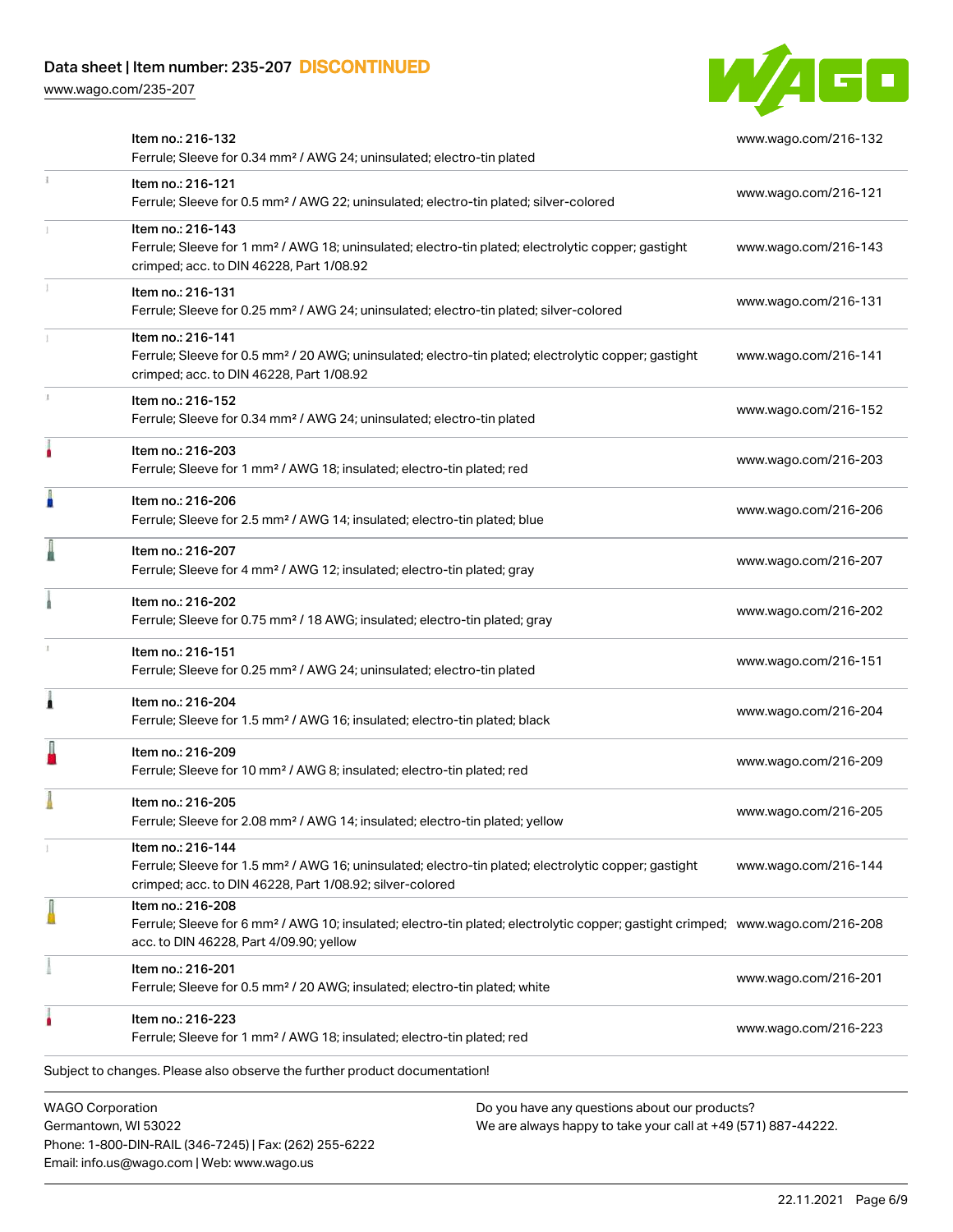[www.wago.com/235-207](http://www.wago.com/235-207)



| Item no.: 216-241<br>Ferrule; Sleeve for 0.5 mm <sup>2</sup> / 20 AWG; insulated; electro-tin plated; electrolytic copper; gastight<br>crimped; acc. to DIN 46228, Part 4/09.90; white                       |                      |
|--------------------------------------------------------------------------------------------------------------------------------------------------------------------------------------------------------------|----------------------|
|                                                                                                                                                                                                              | www.wago.com/216-241 |
| Item no.: 216-242<br>Ferrule; Sleeve for 0.75 mm <sup>2</sup> / 18 AWG; insulated; electro-tin plated; electrolytic copper; gastight<br>crimped; acc. to DIN 46228, Part 4/09.90; gray                       | www.wago.com/216-242 |
| Item no.: 216-222<br>Ferrule; Sleeve for 0.75 mm <sup>2</sup> / 18 AWG; insulated; electro-tin plated; gray                                                                                                  | www.wago.com/216-222 |
| Item no.: 216-221<br>Ferrule; Sleeve for 0.5 mm <sup>2</sup> / 20 AWG; insulated; electro-tin plated; white                                                                                                  | www.wago.com/216-221 |
| Â<br>Item no.: 216-224<br>Ferrule; Sleeve for 1.5 mm <sup>2</sup> / AWG 16; insulated; electro-tin plated; black                                                                                             | www.wago.com/216-224 |
| Item no.: 216-243<br>٠<br>Ferrule; Sleeve for 1 mm <sup>2</sup> / AWG 18; insulated; electro-tin plated; electrolytic copper; gastight crimped; www.wago.com/216-243<br>acc. to DIN 46228, Part 4/09.90; red |                      |
| Item no.: 216-244<br>Â<br>Ferrule; Sleeve for 1.5 mm <sup>2</sup> / AWG 16; insulated; electro-tin plated; electrolytic copper; gastight<br>crimped; acc. to DIN 46228, Part 4/09.90; black                  | www.wago.com/216-244 |
| Item no.: 216-263<br>Ferrule; Sleeve for 1 mm <sup>2</sup> / AWG 18; insulated; electro-tin plated; electrolytic copper; gastight crimped; www.wago.com/216-263<br>acc. to DIN 46228, Part 4/09.90; red      |                      |
| Item no.: 216-246<br>ň<br>Ferrule; Sleeve for 2.5 mm <sup>2</sup> / AWG 14; insulated; electro-tin plated; electrolytic copper; gastight<br>crimped; acc. to DIN 46228, Part 4/09.90; blue                   | www.wago.com/216-246 |
| Item no.: 216-266<br>Ferrule; Sleeve for 2.5 mm <sup>2</sup> / AWG 14; insulated; electro-tin plated; electrolytic copper; gastight<br>crimped; acc. to DIN 46228, Part 4/09.90; blue                        | www.wago.com/216-266 |
| Item no.: 216-264<br>j<br>Ferrule; Sleeve for 1.5 mm <sup>2</sup> / AWG 16; insulated; electro-tin plated; electrolytic copper; gastight<br>crimped; acc. to DIN 46228, Part 4/09.90; black                  | www.wago.com/216-264 |
| Item no.: 216-284<br>Ferrule; Sleeve for 1.5 mm <sup>2</sup> / AWG 16; insulated; electro-tin plated; electrolytic copper; gastight<br>crimped; acc. to DIN 46228, Part 4/09.90; black                       | www.wago.com/216-284 |
| Item no.: 216-286<br>A<br>Ferrule; Sleeve for 2.5 mm <sup>2</sup> / AWG 14; insulated; electro-tin plated; electrolytic copper; gastight<br>crimped; acc. to DIN 46228, Part 4/09.90; blue                   | www.wago.com/216-286 |
| Item no.: 216-287<br>Ferrule; Sleeve for 4 mm <sup>2</sup> / AWG 12; insulated; electro-tin plated; electrolytic copper; gastight crimped; www.wago.com/216-287<br>acc. to DIN 46228, Part 4/09.90; gray     |                      |
| Item no.: 216-262<br>Ferrule; Sleeve for 0.75 mm <sup>2</sup> / 18 AWG; insulated; electro-tin plated; electrolytic copper; gastight<br>crimped; acc. to DIN 46228, Part 4/09.90; gray                       | www.wago.com/216-262 |

Subject to changes. Please also observe the further product documentation!

WAGO Corporation Germantown, WI 53022 Phone: 1-800-DIN-RAIL (346-7245) | Fax: (262) 255-6222 Email: info.us@wago.com | Web: www.wago.us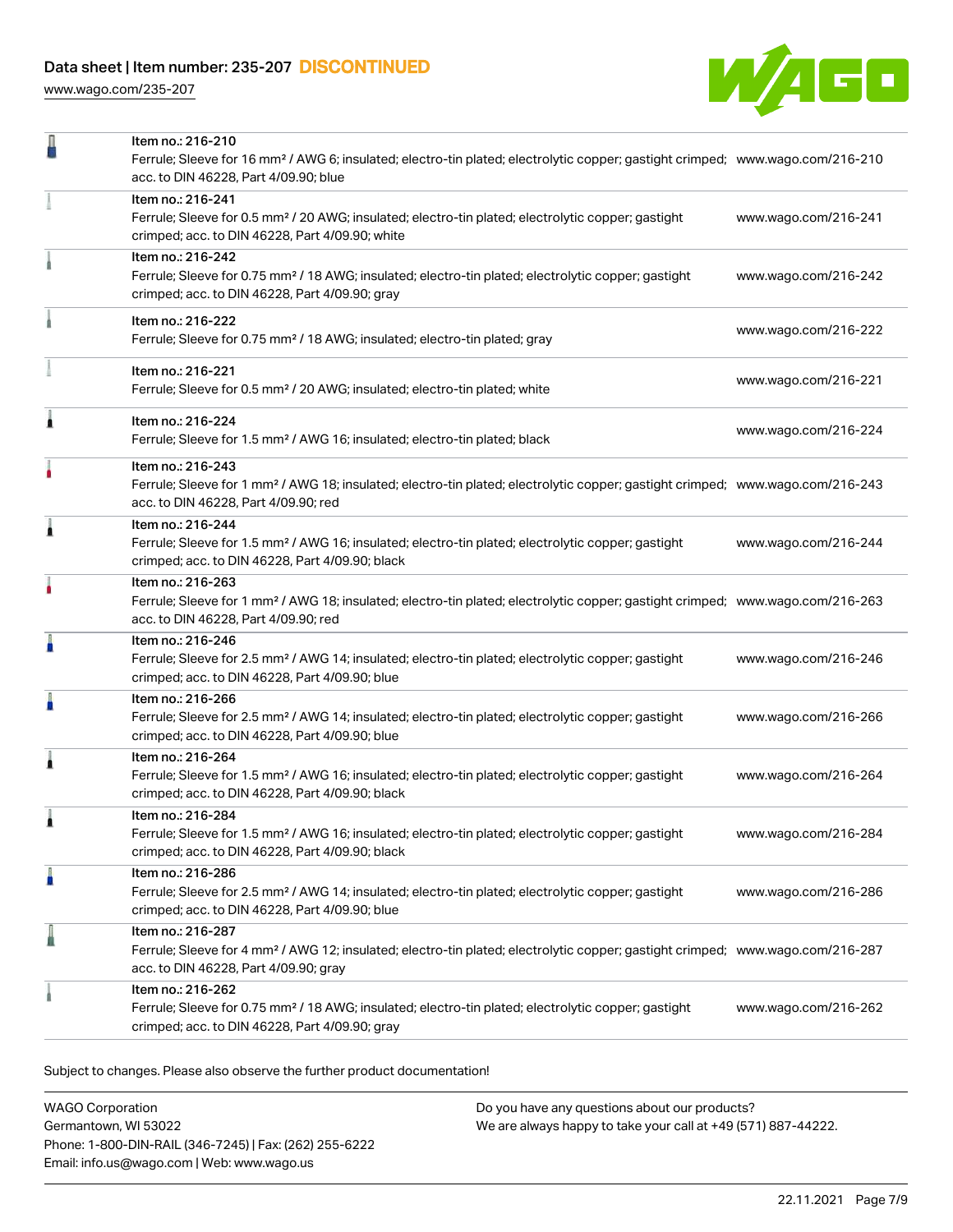[www.wago.com/235-207](http://www.wago.com/235-207)



| Item no.: 216-288<br>Ferrule; Sleeve for 6 mm <sup>2</sup> / AWG 10; insulated; electro-tin plated; electrolytic copper; gastight crimped;<br>acc. to DIN 46228, Part 4/09.90; yellow                    | www.wago.com/216-288 |
|----------------------------------------------------------------------------------------------------------------------------------------------------------------------------------------------------------|----------------------|
| Item no.: 216-289<br>Ferrule; Sleeve for 10 mm <sup>2</sup> / AWG 8; insulated; electro-tin plated; electrolytic copper; gastight crimped; www.wago.com/216-289<br>acc. to DIN 46228, Part 4/09.90; red  |                      |
| Item no.: 216-301<br>Ferrule; Sleeve for 0.25 mm <sup>2</sup> / AWG 24; insulated; electro-tin plated; yellow                                                                                            | www.wago.com/216-301 |
| Item no.: 216-321<br>Ferrule; Sleeve for 0.25 mm <sup>2</sup> / AWG 24; insulated; electro-tin plated; yellow                                                                                            | www.wago.com/216-321 |
| Item no.: 216-322<br>Ferrule; Sleeve for 0.34 mm <sup>2</sup> / 22 AWG; insulated; electro-tin plated; green                                                                                             | www.wago.com/216-322 |
| Item no.: 216-267<br>Ferrule; Sleeve for 4 mm <sup>2</sup> / AWG 12; insulated; electro-tin plated; electrolytic copper; gastight crimped; www.wago.com/216-267<br>acc. to DIN 46228, Part 4/09.90; gray |                      |
| Item no.: 216-302<br>Ferrule; Sleeve for 0.34 mm <sup>2</sup> / 22 AWG; insulated; electro-tin plated; light turquoise                                                                                   | www.wago.com/216-302 |
|                                                                                                                                                                                                          |                      |

### Downloads Documentation

| <b>Additional Information</b> |            |        |          |
|-------------------------------|------------|--------|----------|
| Technical explanations        | 2019 Apr 3 | pdf    | Download |
|                               |            | 2.0 MB |          |

### Installation Notes

#### Conductor termination



Inserting/removing fine-stranded conductors via push-button.



Insert/remove fine-stranded conductors with ferrules via push-button.



Insert solid conductors via push-in termination.

#### Installation

Subject to changes. Please also observe the further product documentation!

WAGO Corporation Germantown, WI 53022 Phone: 1-800-DIN-RAIL (346-7245) | Fax: (262) 255-6222 Email: info.us@wago.com | Web: www.wago.us